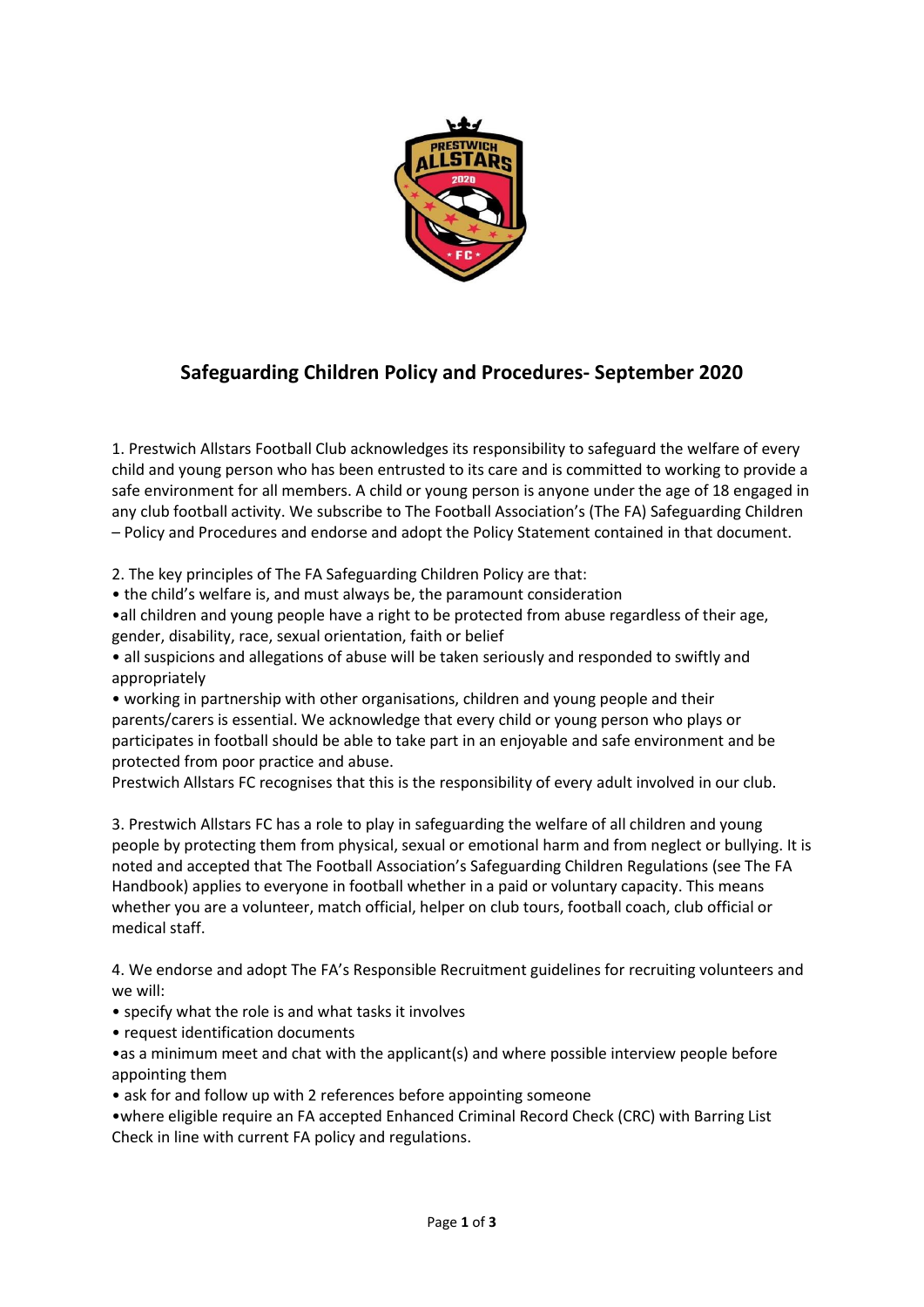All current Football Club members working in eligible roles, with children and young people - such as managers and coaches are required to hold an in-date FA accepted Enhanced CRC with Barring List check as part of responsible recruitment practice.

If there are concerns regarding the appropriateness of an individual who is already involved or who has approached us to become part of Football Club guidance will be sought from The Football Association. It is noted and accepted that The FA will consider the relevance and significance of the information obtained via the CRC Process and that all suitability decisions will be made in accordance with legislation and in the best interests of children and young people. It is accepted that The FA aims to prevent people with a history of relevant and significant offending from having contact with children or young people and the opportunity to influence policies or practice with children or young people. This is to prevent direct sexual or physical harm to children and to minimise the risk of 'grooming' within football.

5. Prestwich AllStars FC fully supports The FA's Whistle Blowing Policy. Any adult or young person with concerns about an adult in a position of trust with football can 'whistle blow' by contacting The FA Safeguarding Team on 0800 169 1863, by writing to The FA Case Manager at The Football Association, Wembley Stadium, PO Box 1966, London SW1P 9EQ, by emailing Safeguarding@TheFA.com or alternatively by going direct to the Police, Children's Social Care or the NSPCC. Prestwich AllStars FC encourages everyone to know about The FA's Whistle Blowing Policy and to utilise it if necessary.

6. Prestwich AllStars FC has appointed **Kimberley Buckley** as Club Welfare Officer in line with The FA's role profile and required completion of the Safeguarding Children and Welfare Officers Workshop. Kimberley will be involved with Welfare Officer training provided by The FA and/or County FA. The Club Welfare Officer is the first point of contact for all club members regarding concerns about the welfare of any child or young person. The Club Welfare Officer will liaise directly with the County FA (CFA) Welfare Officer and will be familiar with the procedures for referring any concerns. They will also play a proactive role in increasing awareness of Respect, poor practice and abuse amongst club members.

7. We acknowledge and endorse The FA's identification of bullying as a category of abuse. Bullying of any kind is not acceptable at our club. If bullying does occur, all players or parents/carers should be able to tell and know that incidents will be dealt with promptly. Incidents need to be reported to the Club Welfare Officer in cases of serious bullying the CFA Welfare Officer may be contacted.

8. Respect codes of conduct for Players, Parents/ Spectators, Officials and Coaches have been implemented by Prestwich AllStars FC in order to validate these respect codes of conduct the club has clear actions it will take regarding repeated or serious misconduct at club level and acknowledges the possibility of potential sanctions which may be implemented by the County FA in more serious circumstances.

9. Reporting your concerns about the welfare of a child or young person. Safeguarding is everyone's responsibility if you are worried about a child it is important that you report your concerns – no action is not an option. If you are worried about a child then you need to report your concerns to the Club Welfare Officer, if the issue is one of poor practice the Club Welfare Officer will either: deal with the matter themselves or, seek advice from the CFA Welfare Officer. If the concern is more serious – possible child abuse, where possible, contact the CFA Welfare Officer first, then immediately contact the Police or Children's Social Care. If the child needs immediate medical treatment take them to a hospital or call an ambulance and tell them this is a child protection concern. Let your Club Welfare Officer know what action you have taken, they in turn will inform the CFA Welfare Officer.